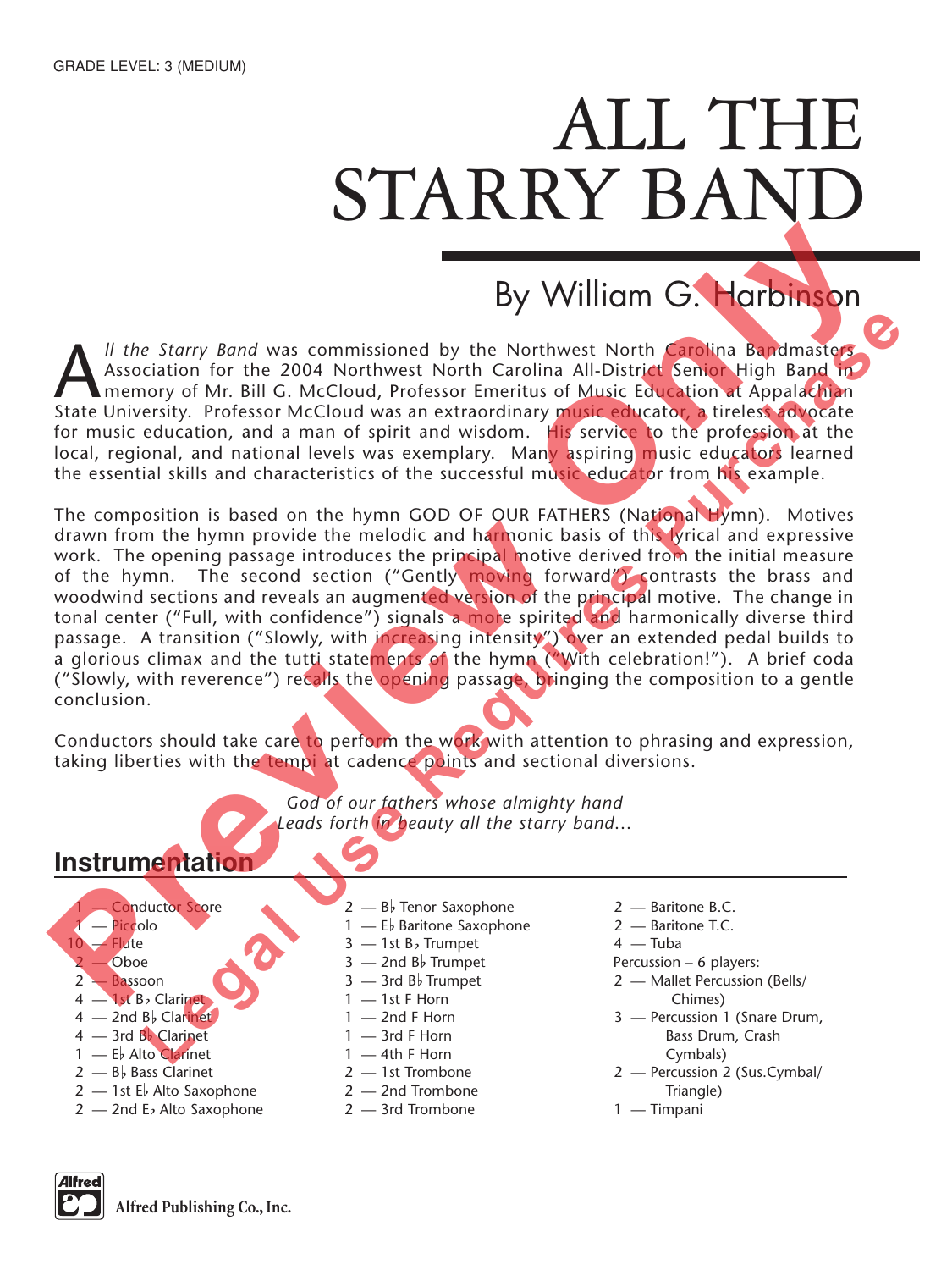*In memory of Bill McCloud, Appalachian State University, in recognition of his dedication to music education*



23317 **Hear this composition online at alfred.com**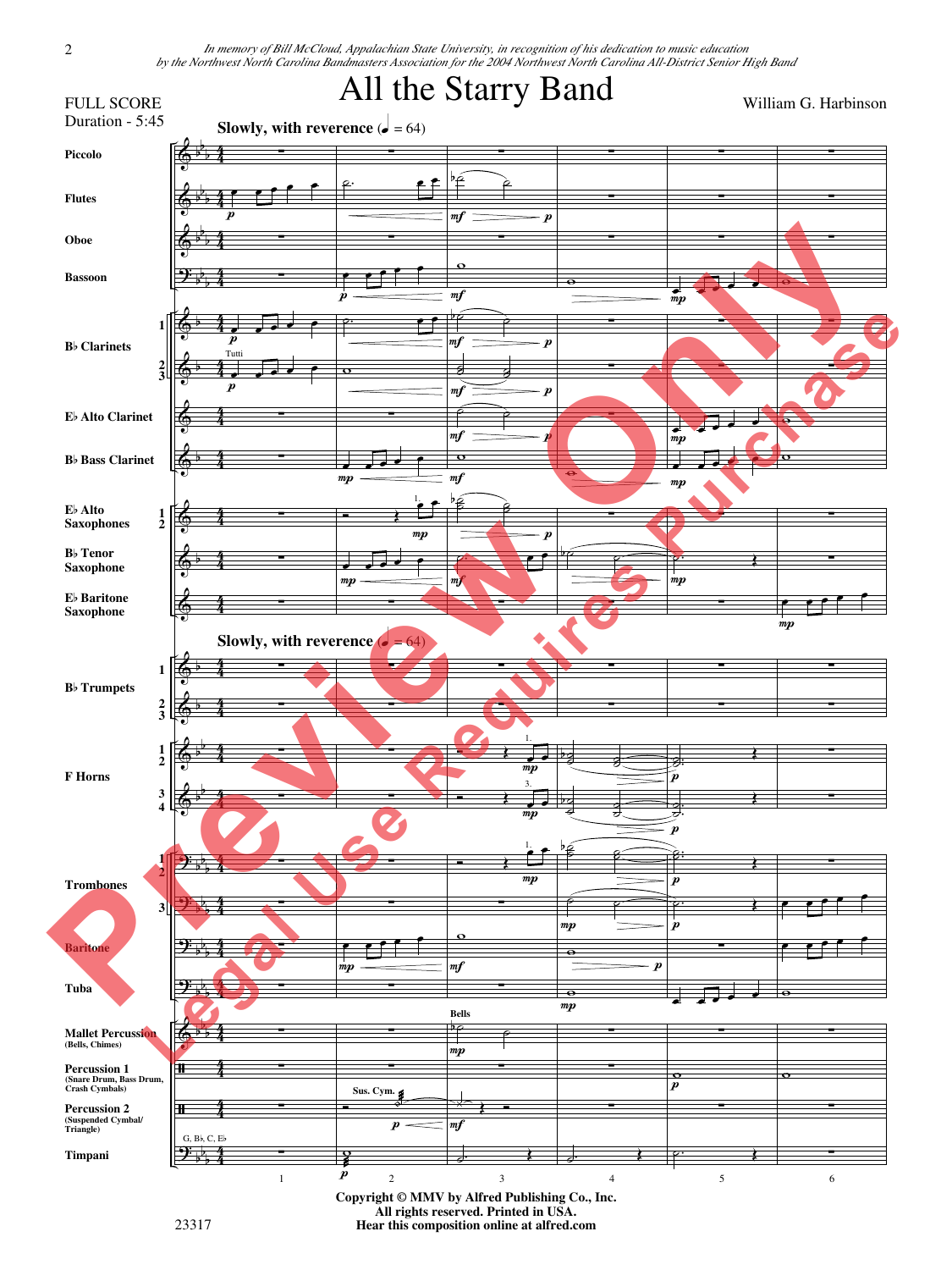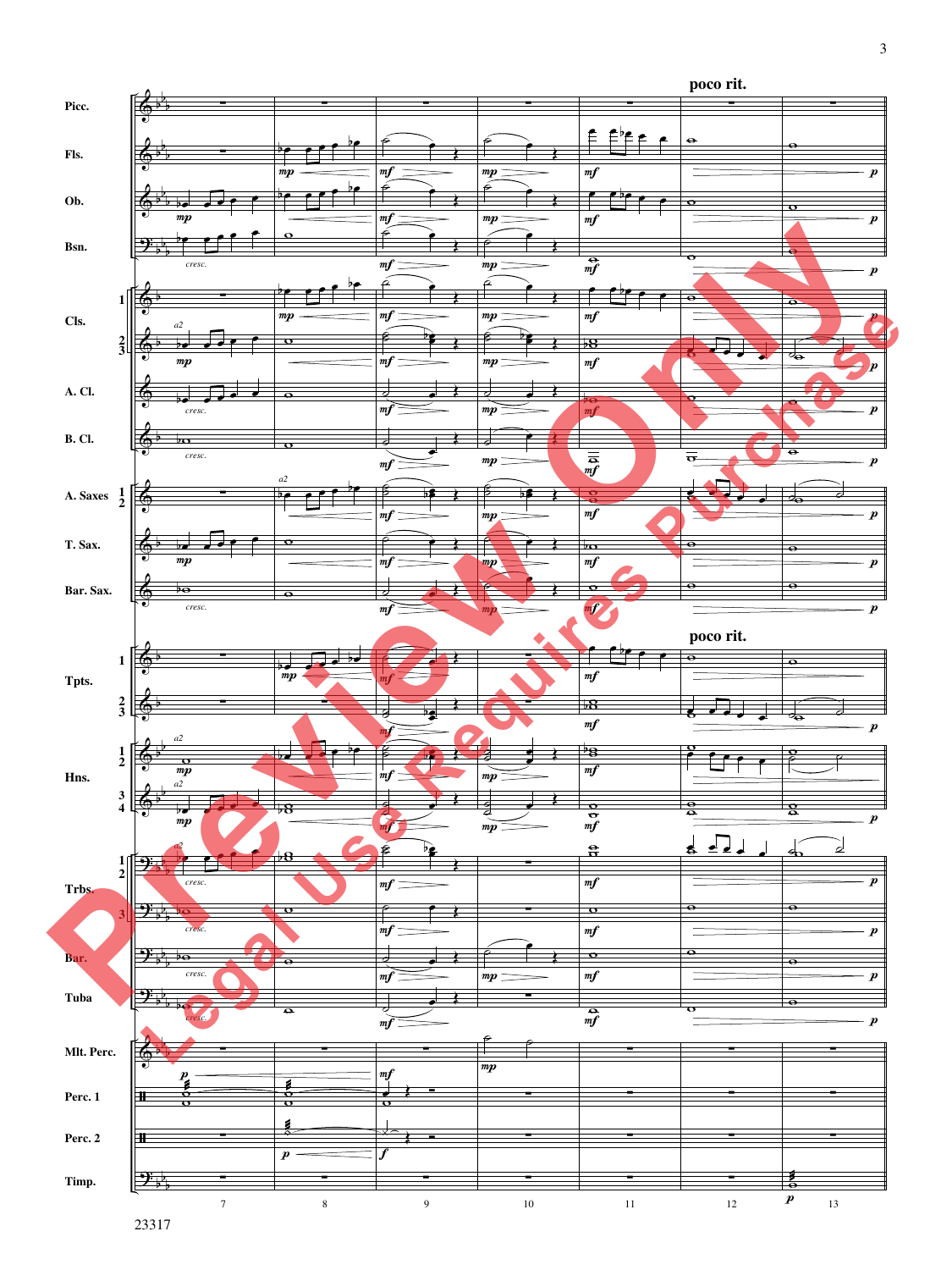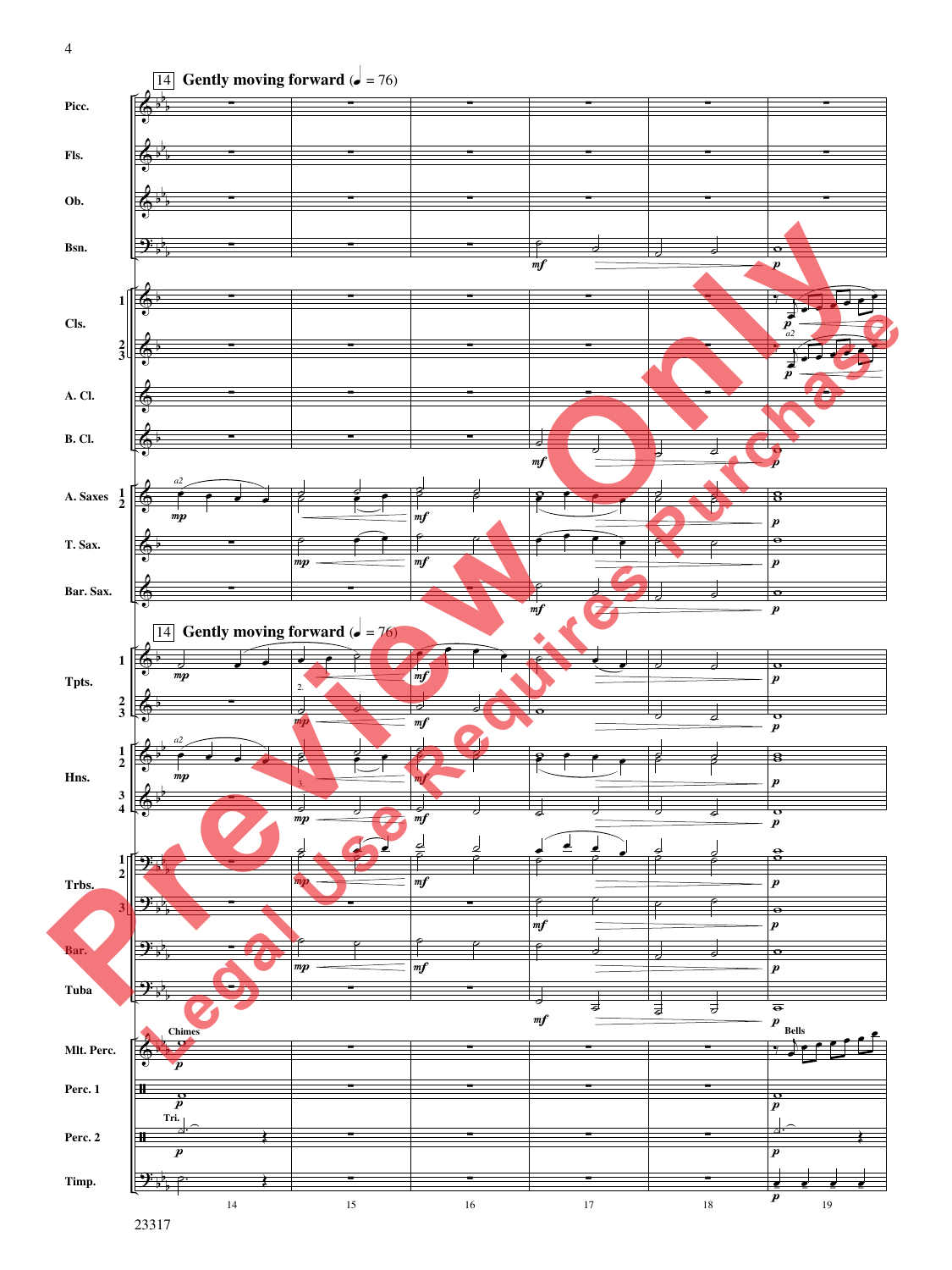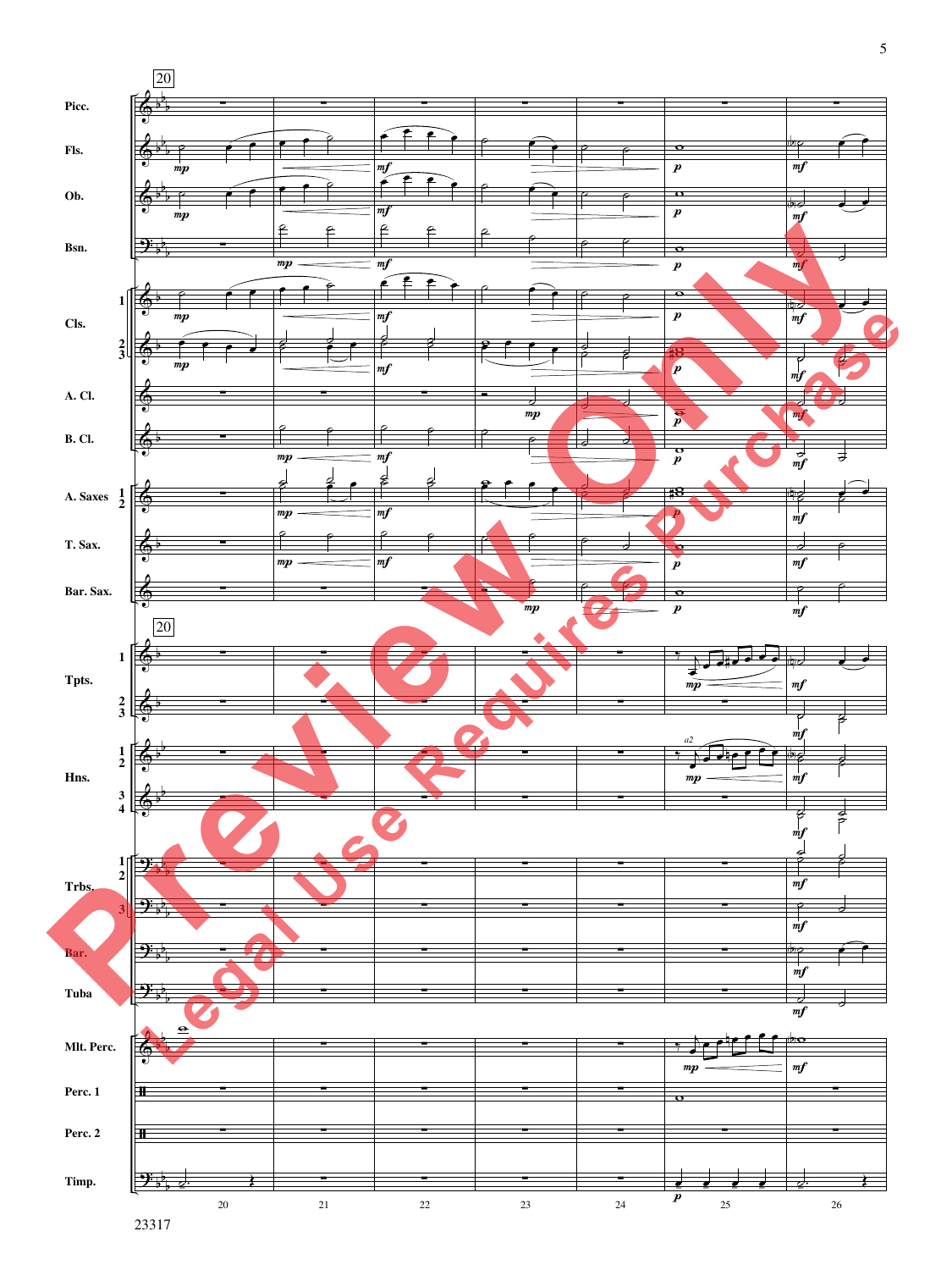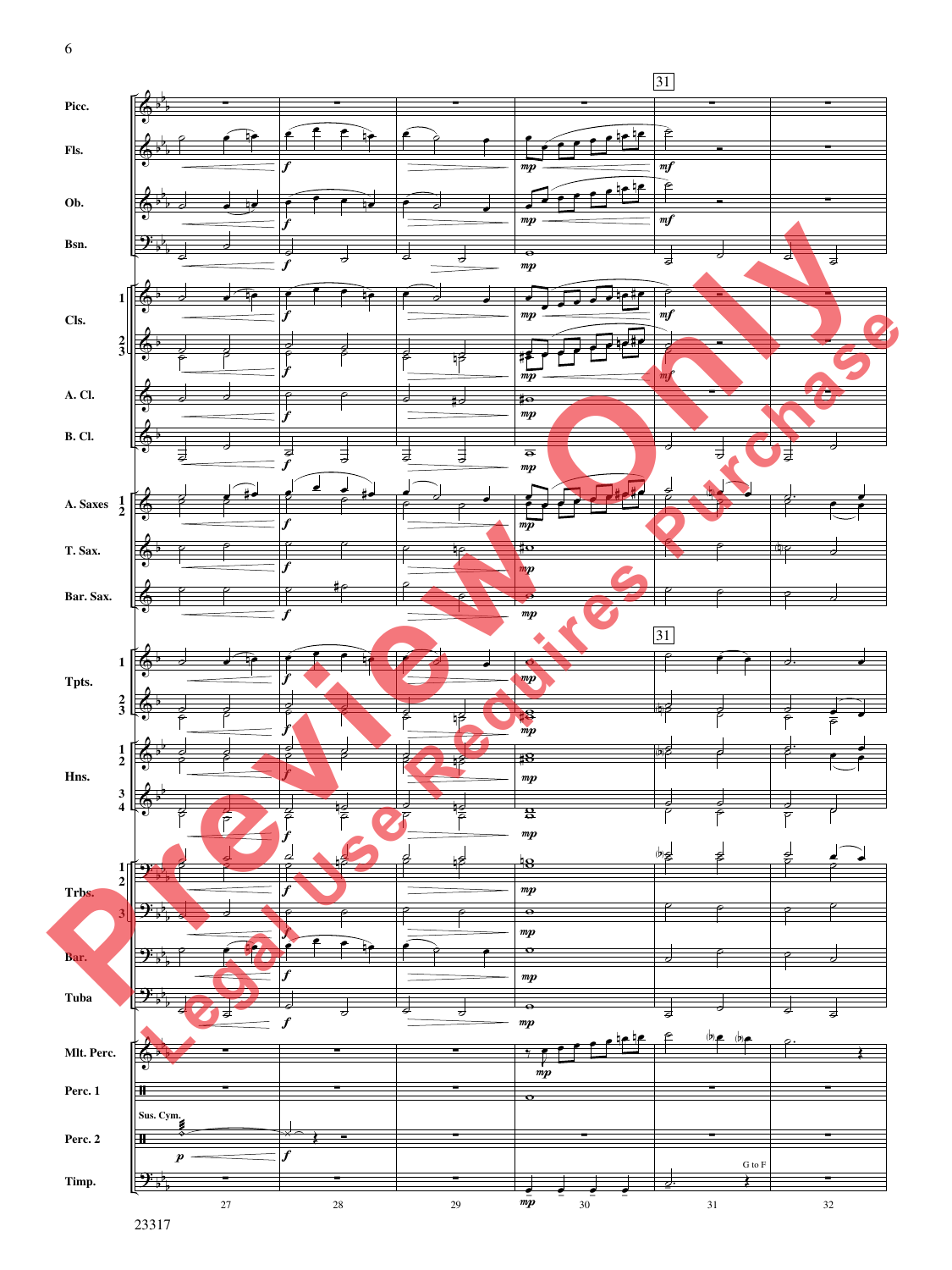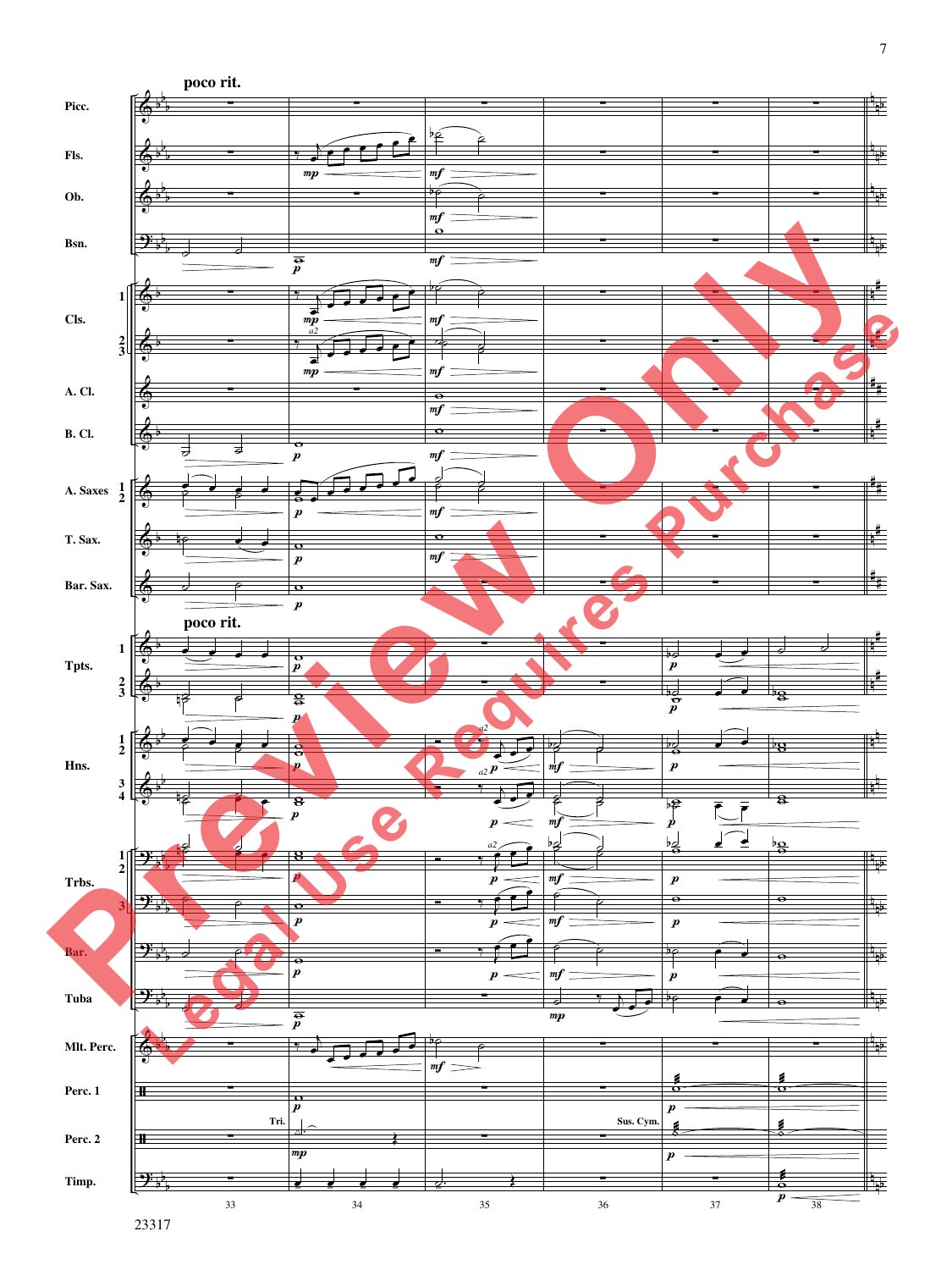

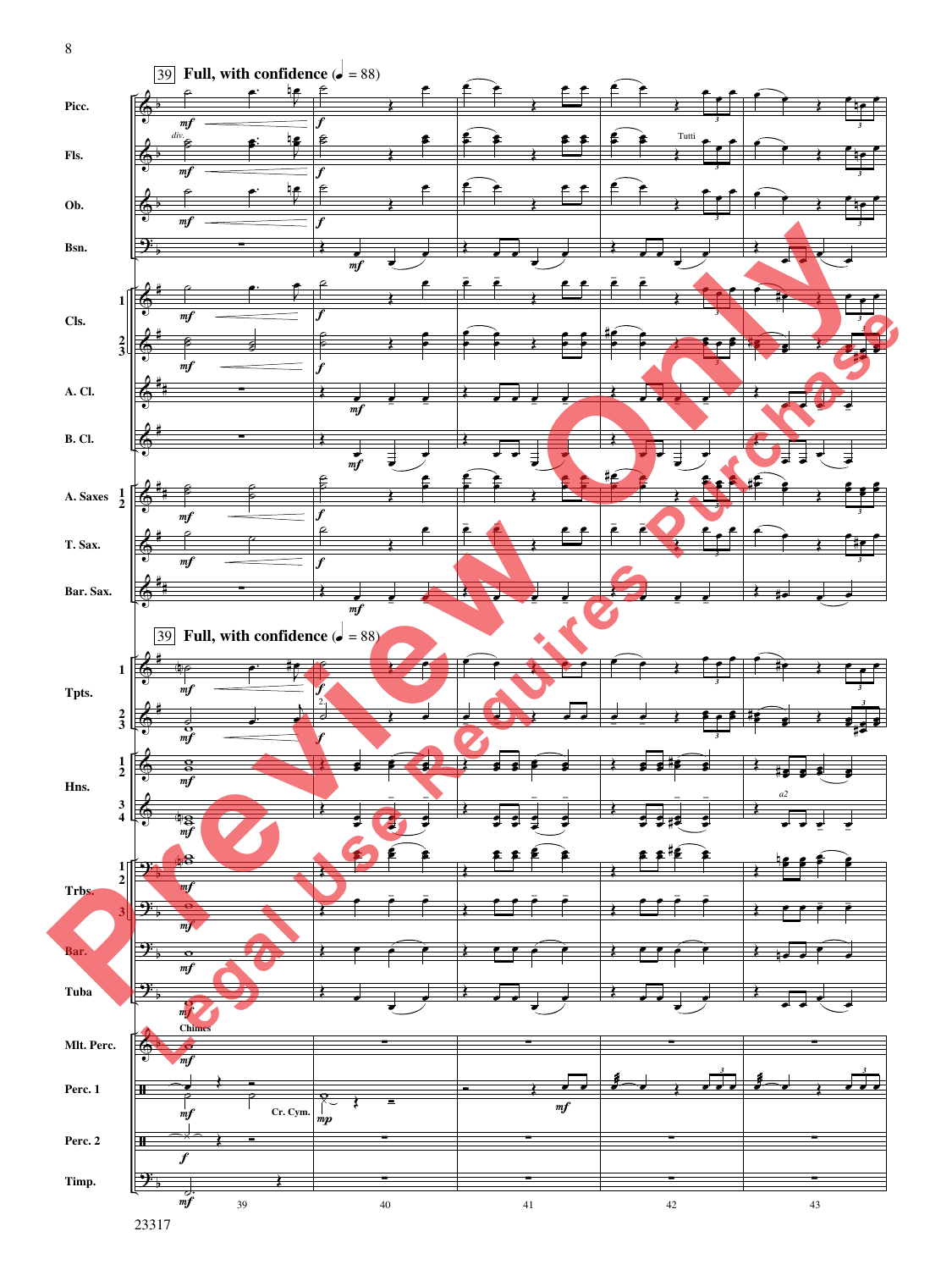

 $\overline{9}$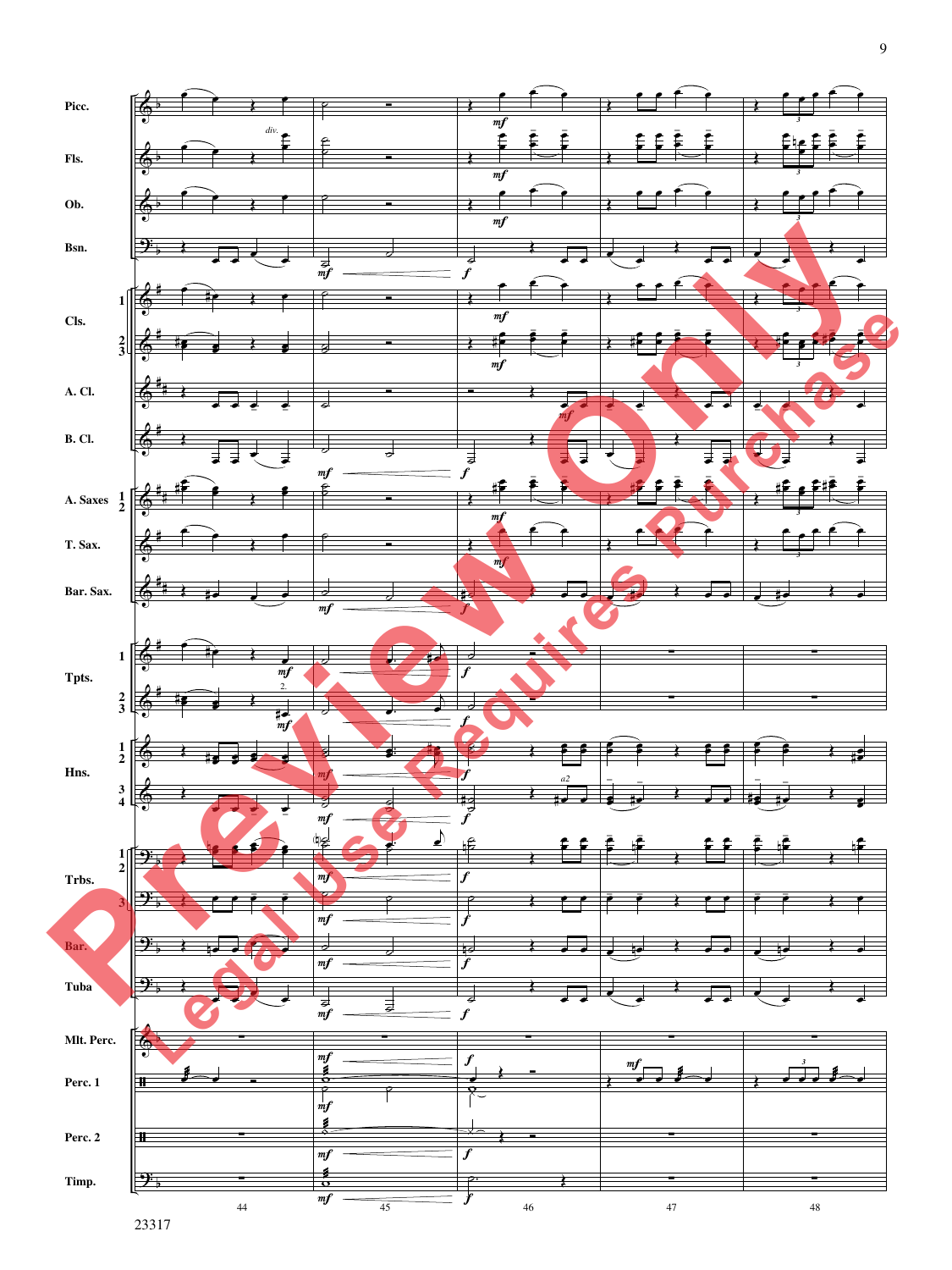

 $10\,$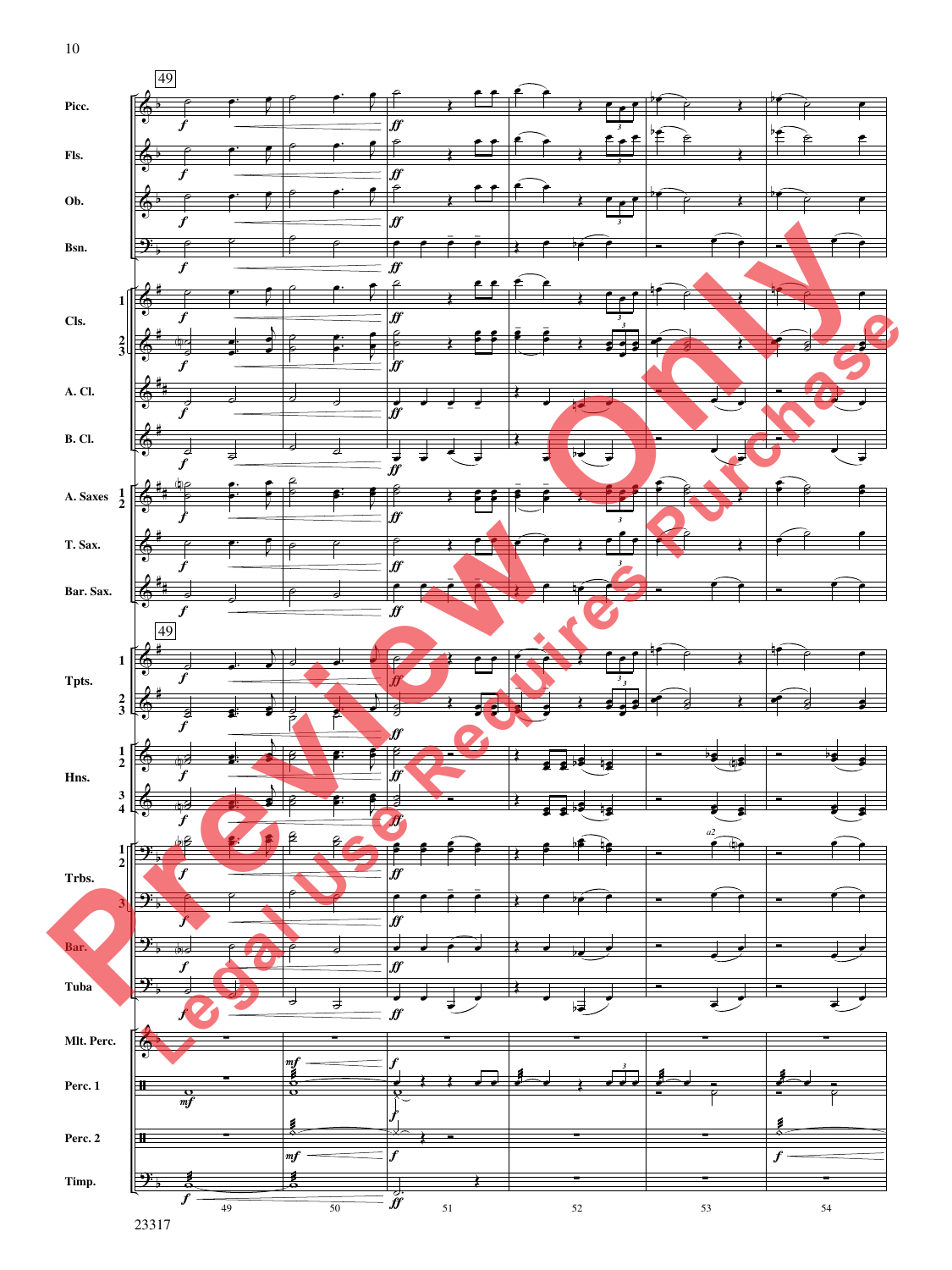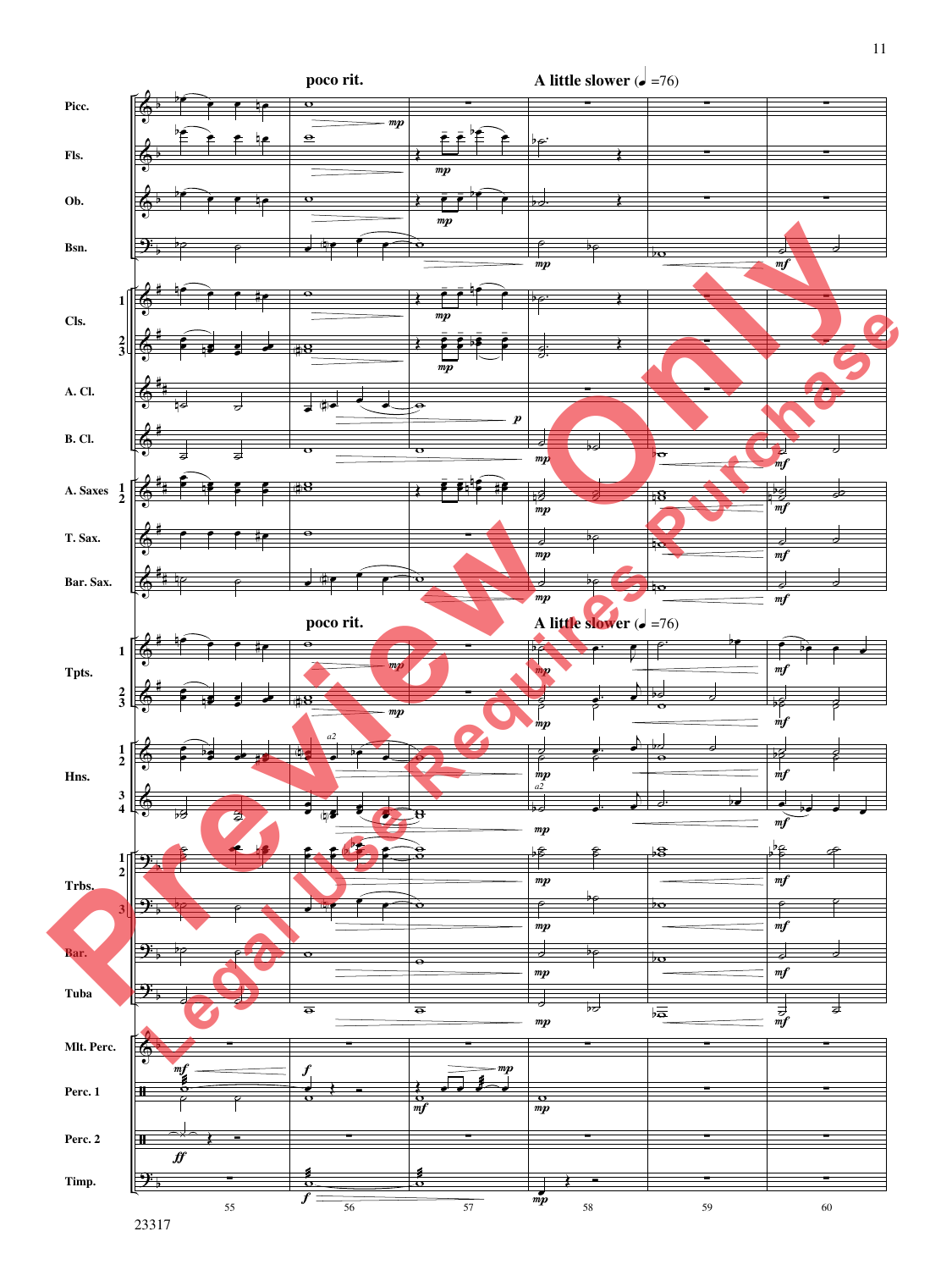

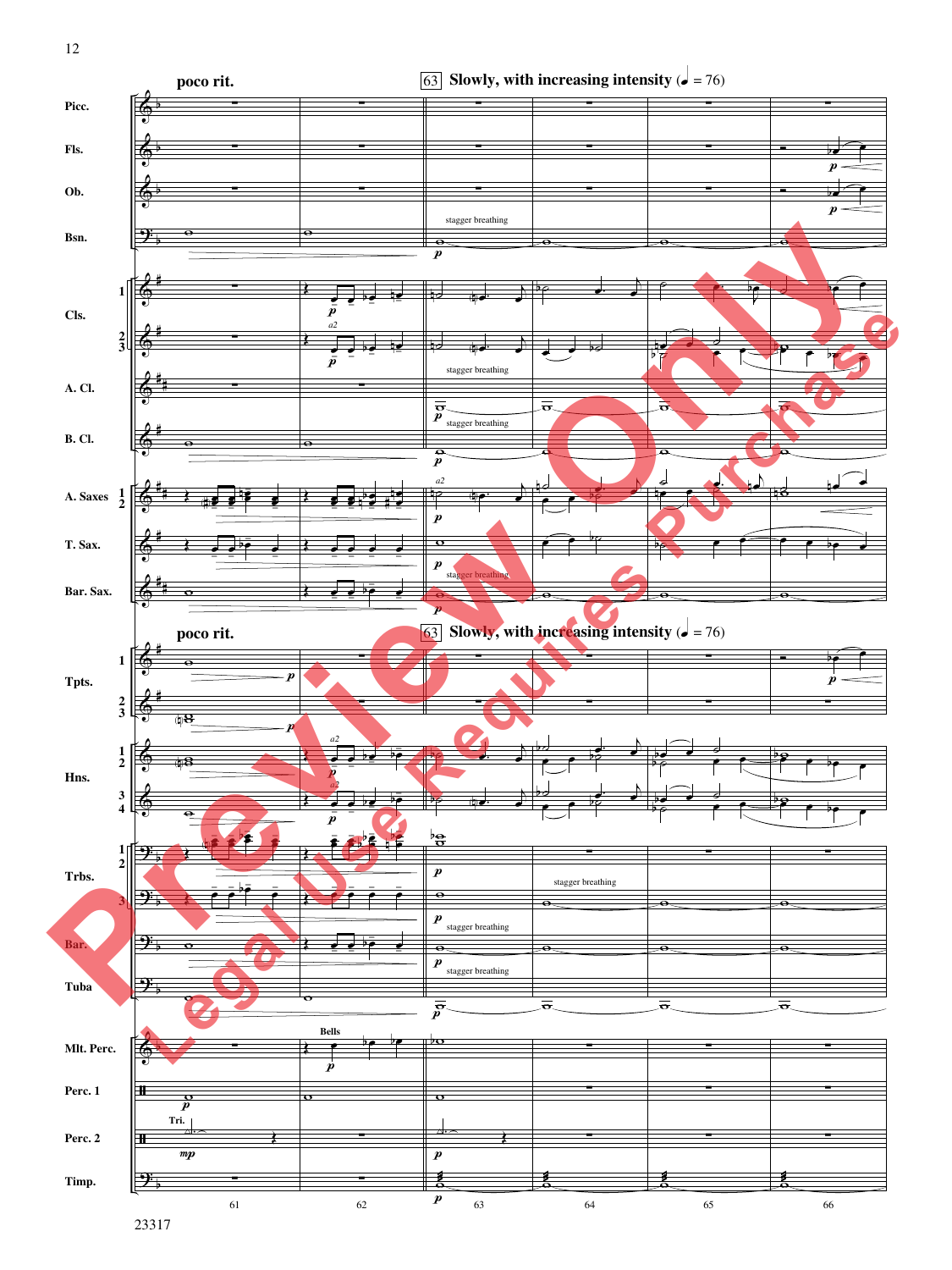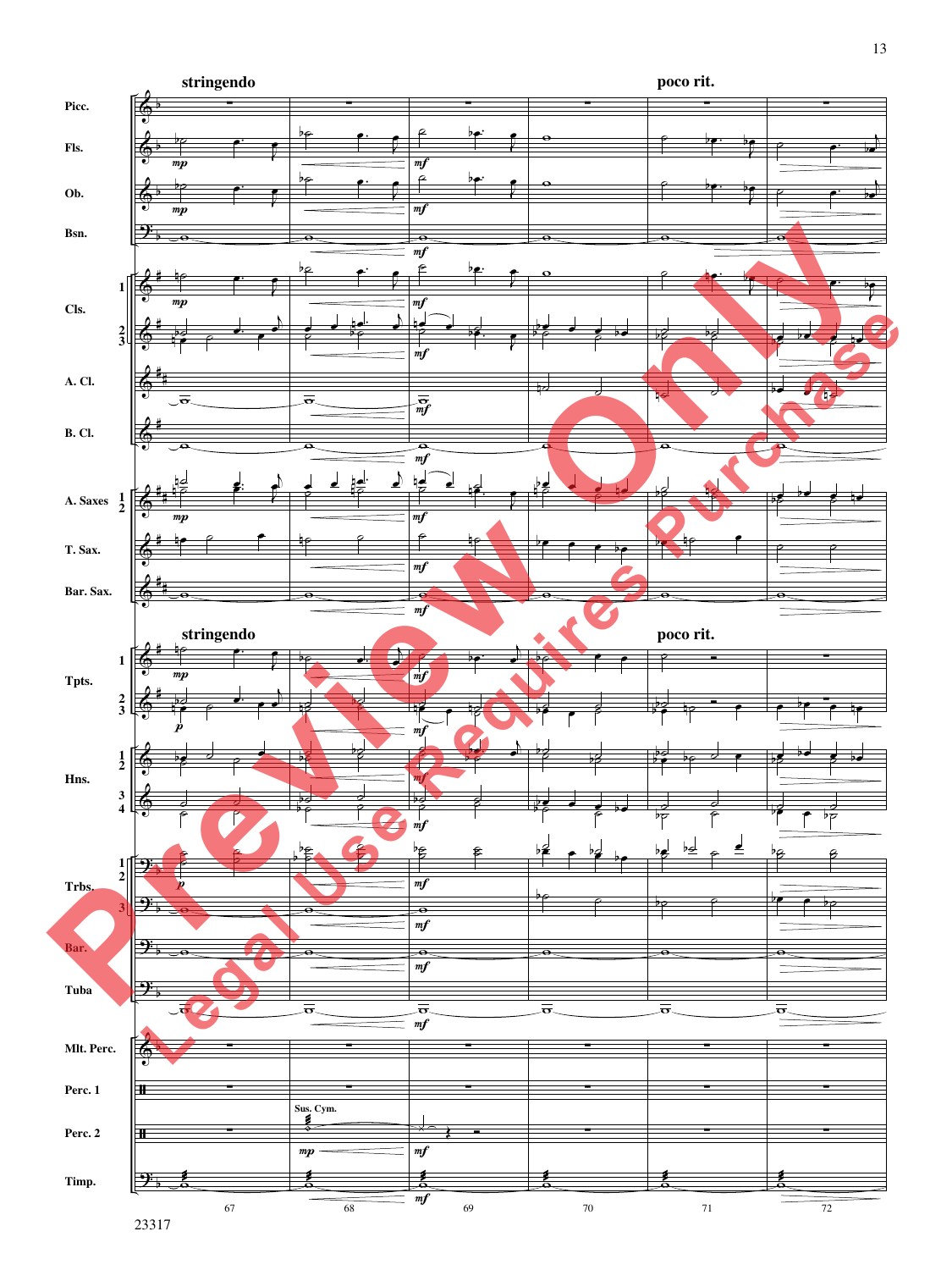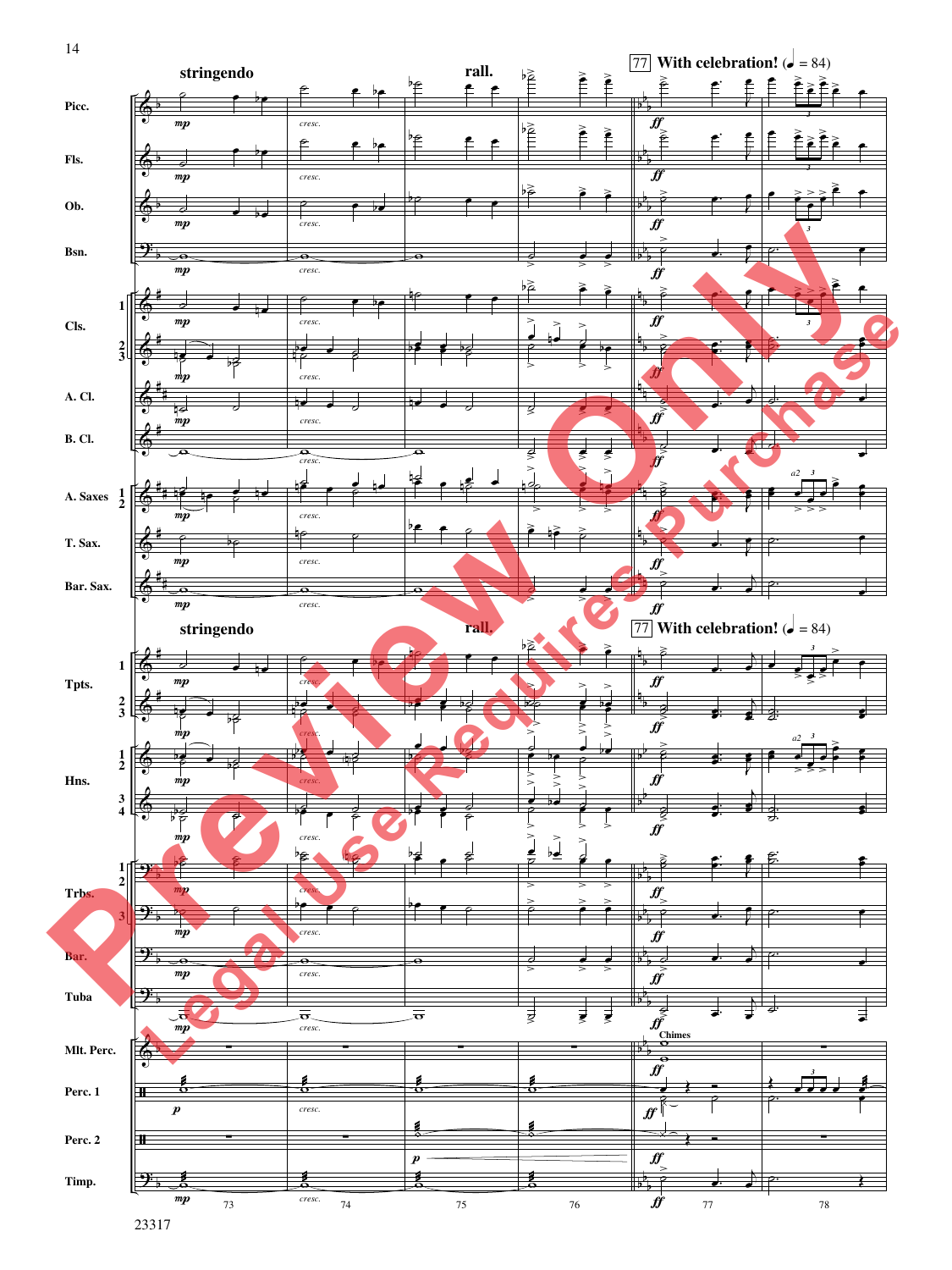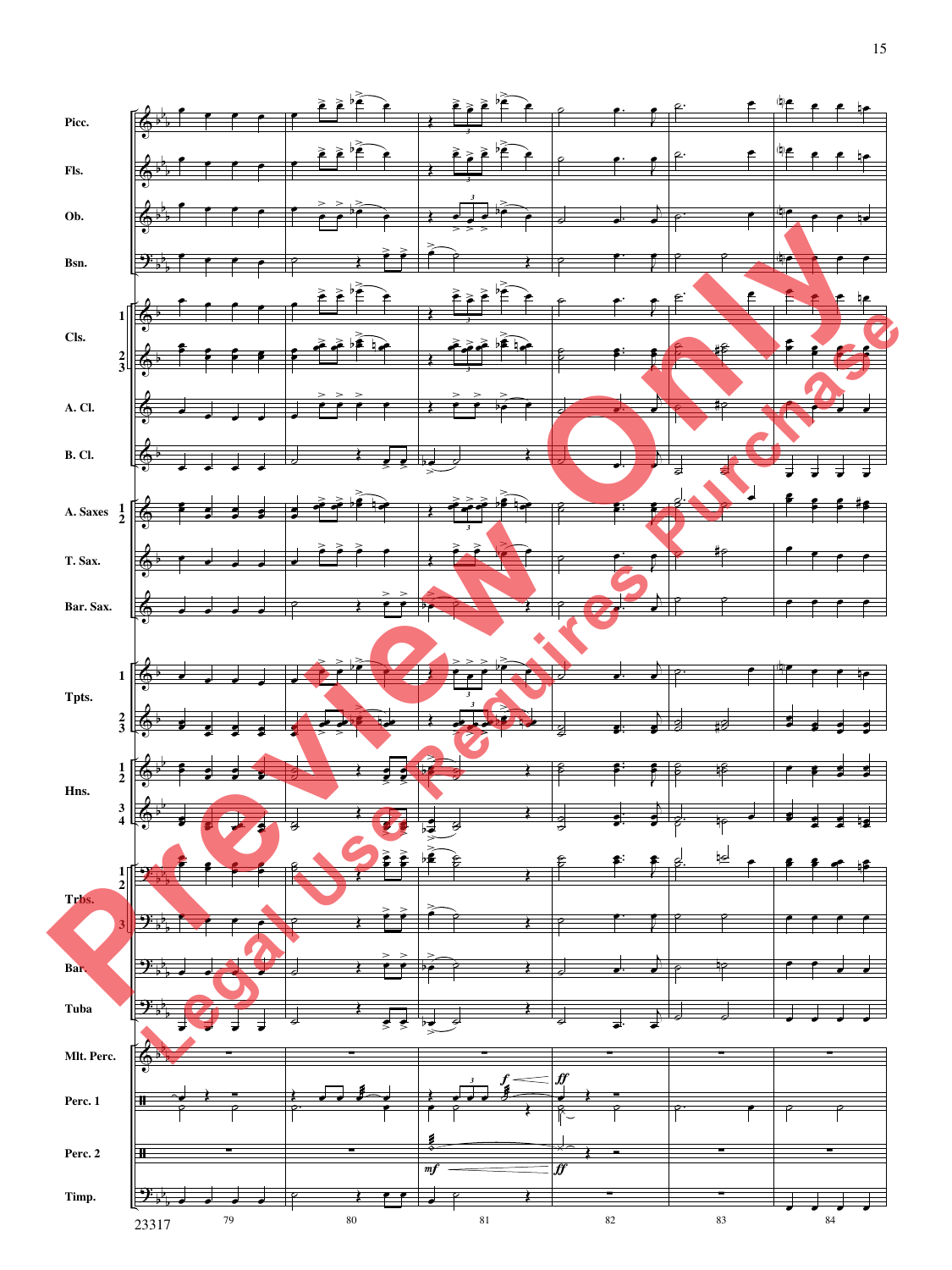

 $16\,$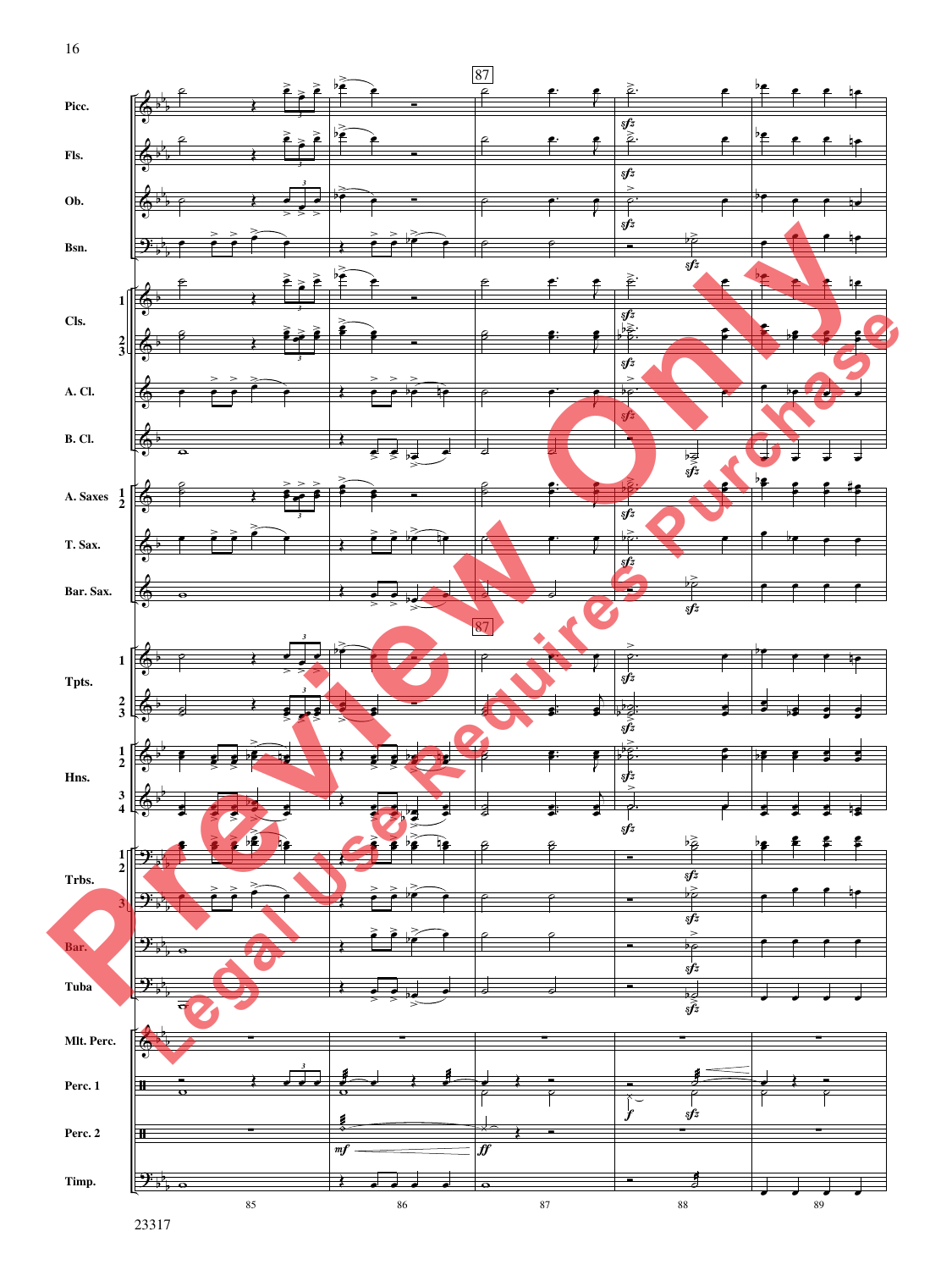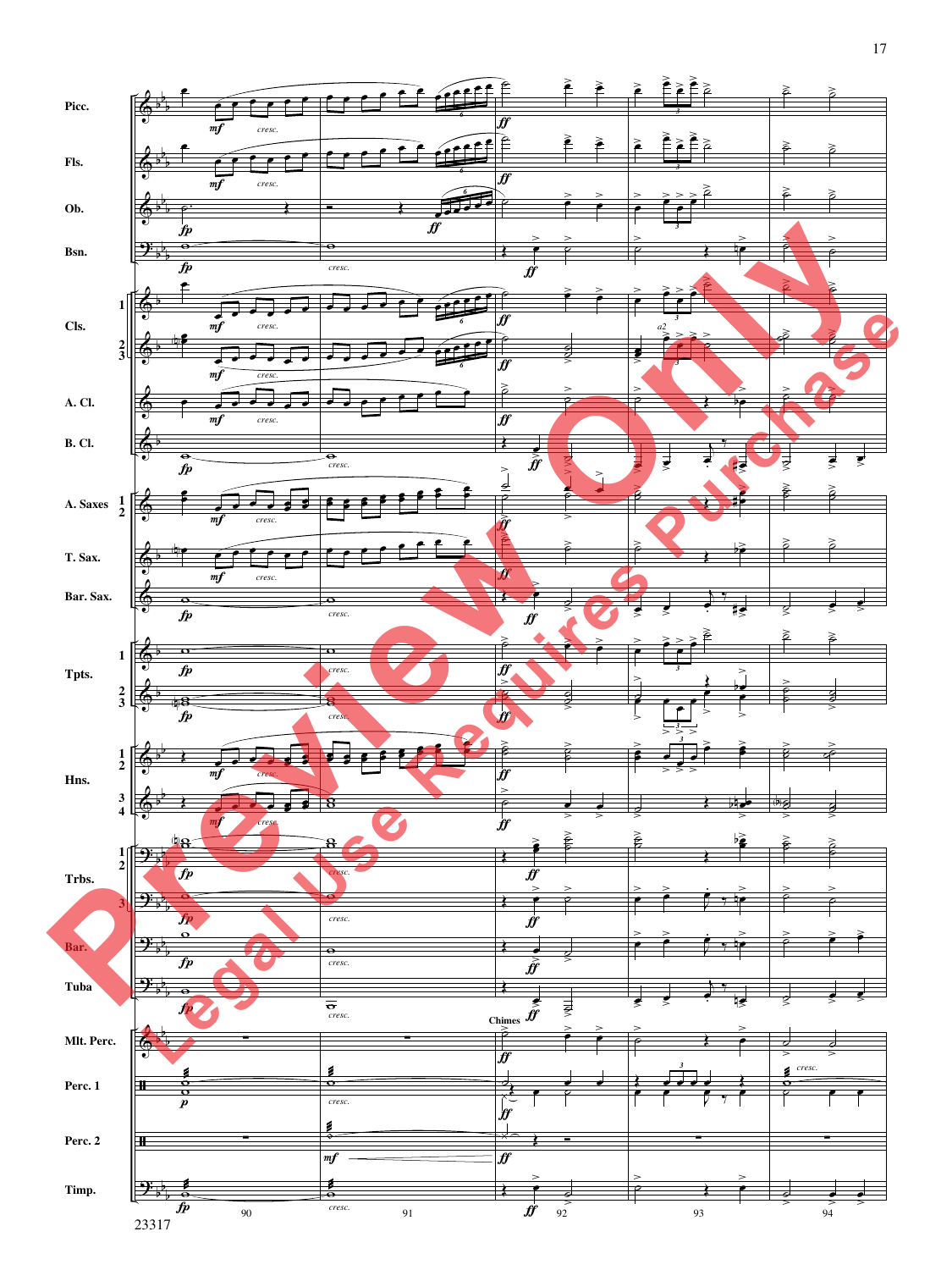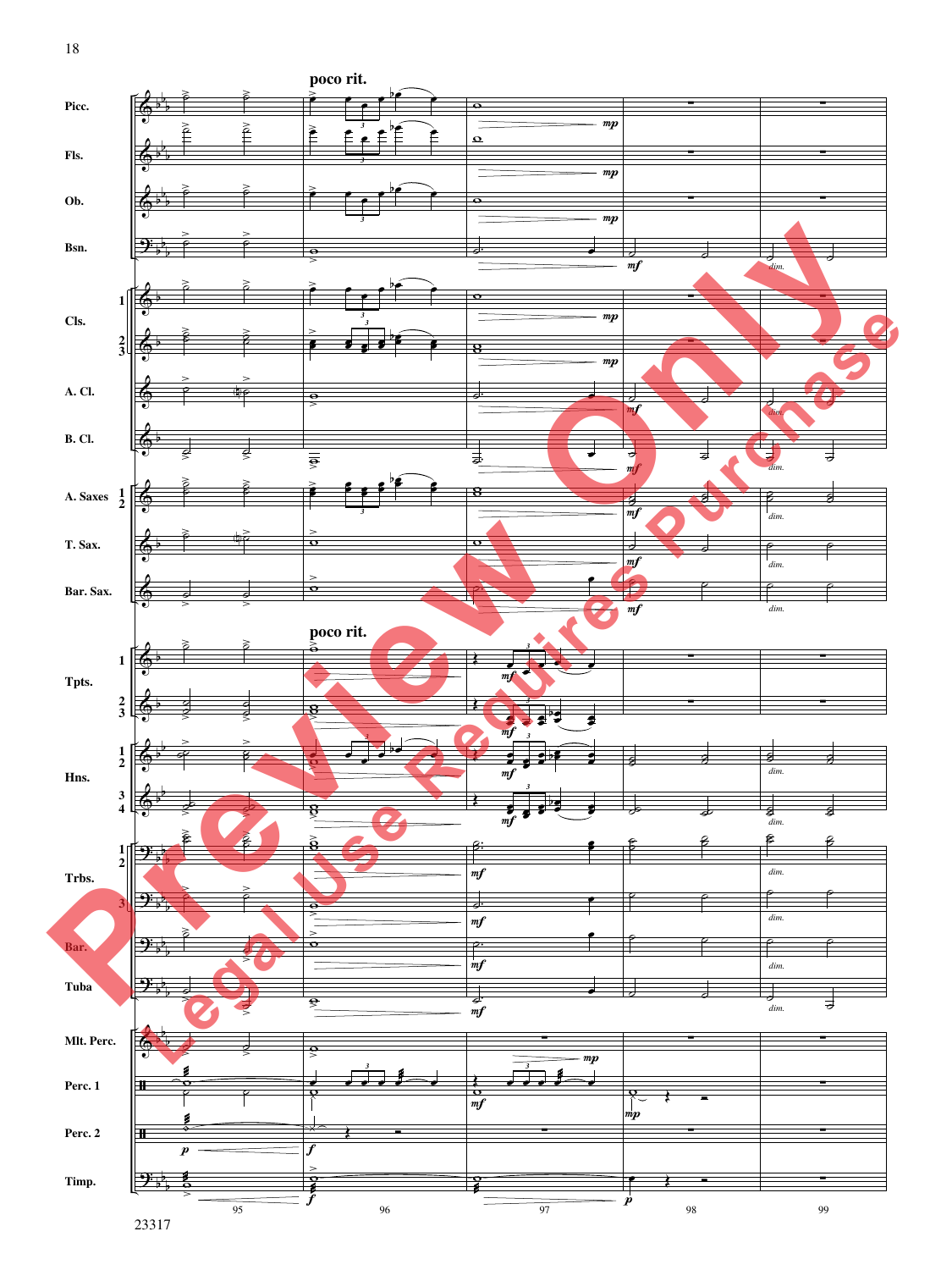